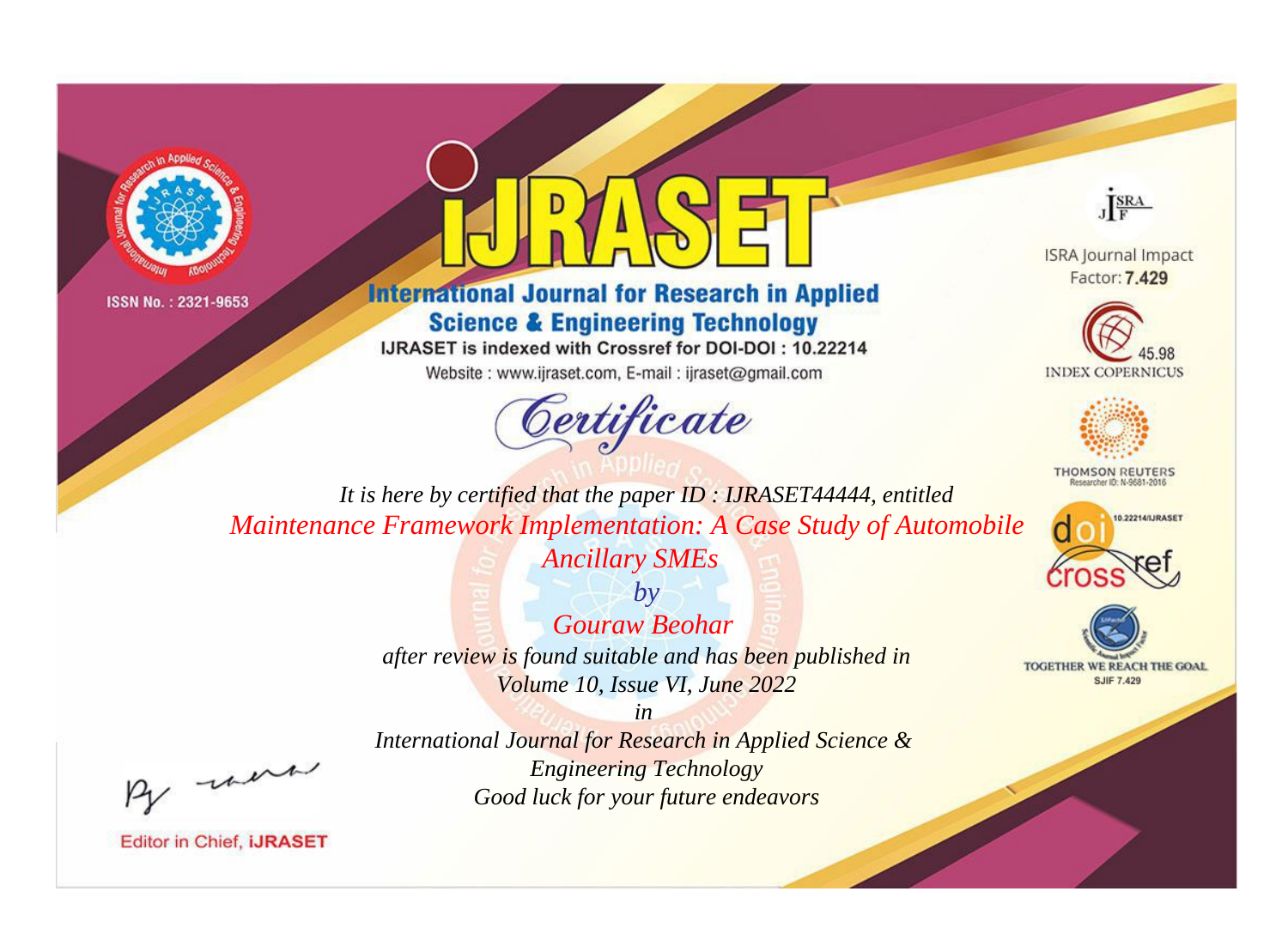



**International Journal for Research in Applied Science & Engineering Technology** 

IJRASET is indexed with Crossref for DOI-DOI: 10.22214

Website: www.ijraset.com, E-mail: ijraset@gmail.com





**ISRA Journal Impact** Factor: 7.429





**THOMSON REUTERS** 



TOGETHER WE REACH THE GOAL **SJIF 7.429** 

*It is here by certified that the paper ID : IJRASET44444, entitled Maintenance Framework Implementation: A Case Study of Automobile Ancillary SMEs*

> *by Dr. Anjaney Pandey after review is found suitable and has been published in Volume 10, Issue VI, June 2022*

, un

*International Journal for Research in Applied Science & Engineering Technology Good luck for your future endeavors*

*in*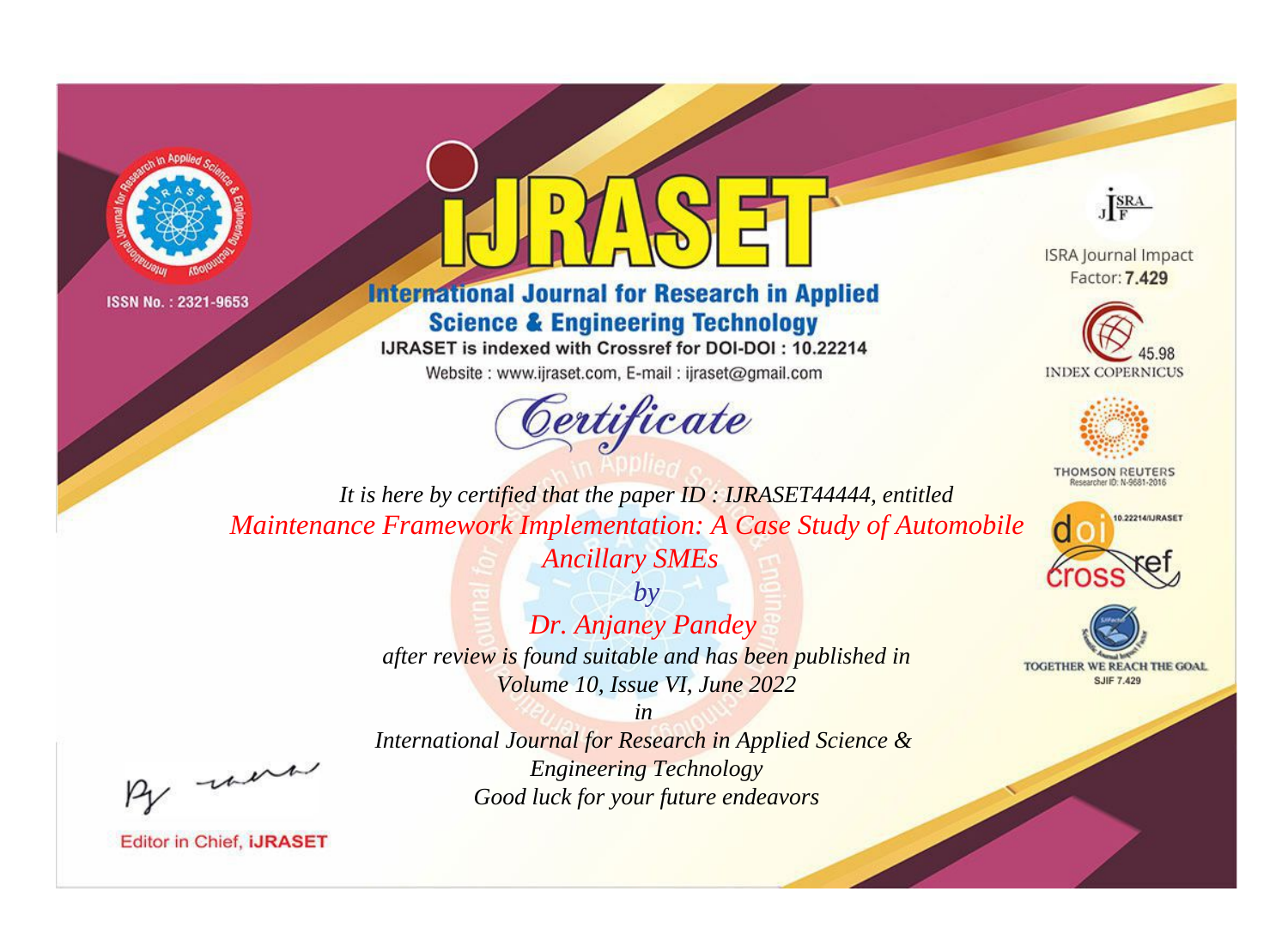



**International Journal for Research in Applied Science & Engineering Technology** 

IJRASET is indexed with Crossref for DOI-DOI: 10.22214

Website: www.ijraset.com, E-mail: ijraset@gmail.com



JERA

**ISRA Journal Impact** Factor: 7.429





**THOMSON REUTERS** 



TOGETHER WE REACH THE GOAL **SJIF 7.429** 

It is here by certified that the paper ID: IJRASET44444, entitled Maintenance Framework Implementation: A Case Study of Automobile **Ancillary SMEs** 

> $by$ Prof A. Duggal after review is found suitable and has been published in Volume 10, Issue VI, June 2022

were

International Journal for Research in Applied Science & **Engineering Technology** Good luck for your future endeavors

 $in$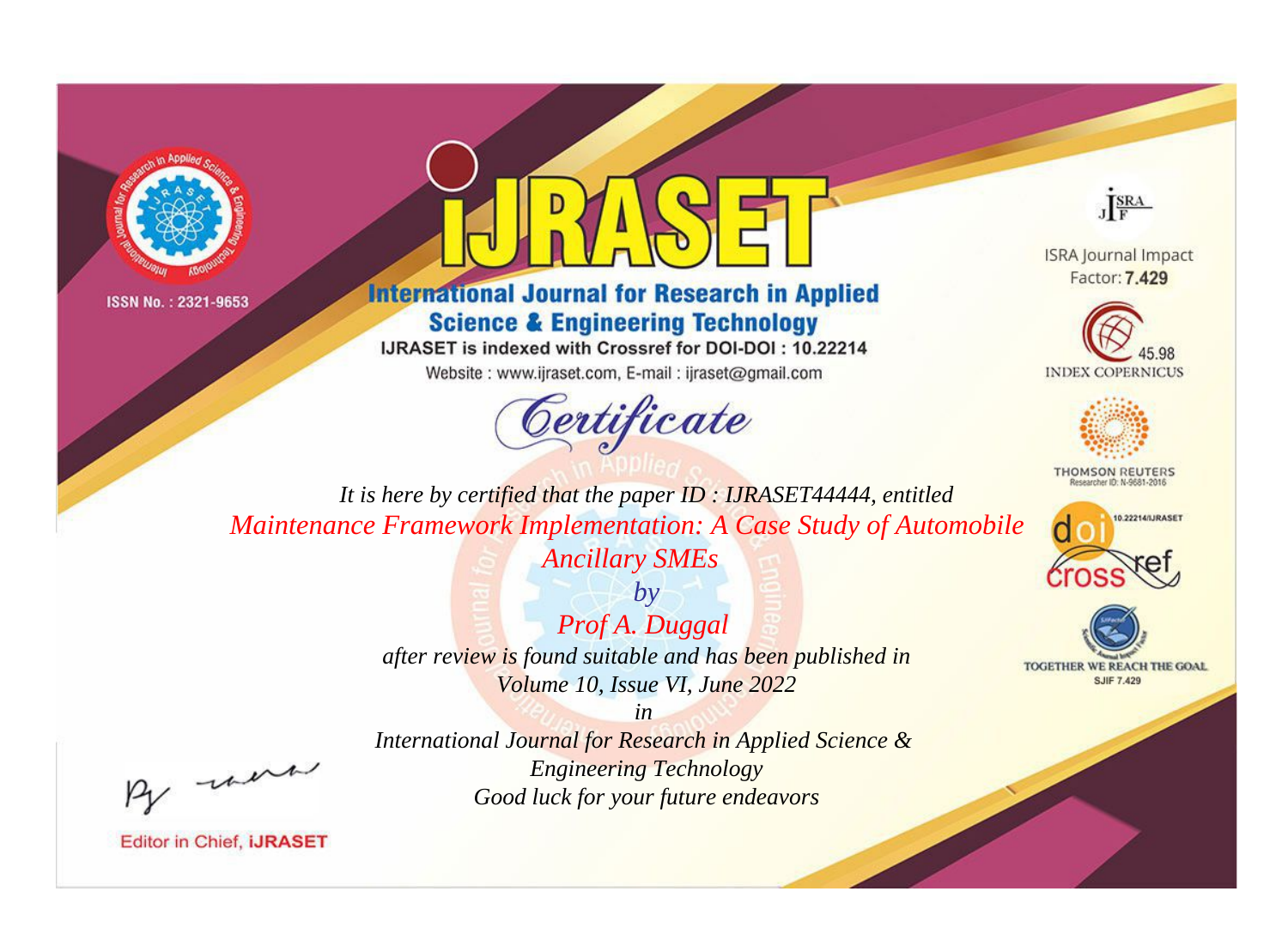



**International Journal for Research in Applied Science & Engineering Technology** 

IJRASET is indexed with Crossref for DOI-DOI: 10.22214

Website: www.ijraset.com, E-mail: ijraset@gmail.com



JERA

**ISRA Journal Impact** Factor: 7.429





**THOMSON REUTERS** 



TOGETHER WE REACH THE GOAL **SJIF 7.429** 

It is here by certified that the paper ID : IJRASET44444, entitled Maintenance Framework Implementation: A Case Study of Automobile **Ancillary SMEs** 

> $by$ Prof K.P. Mishra after review is found suitable and has been published in Volume 10, Issue VI, June 2022

> > $in$

International Journal for Research in Applied Science & **Engineering Technology** Good luck for your future endeavors

were